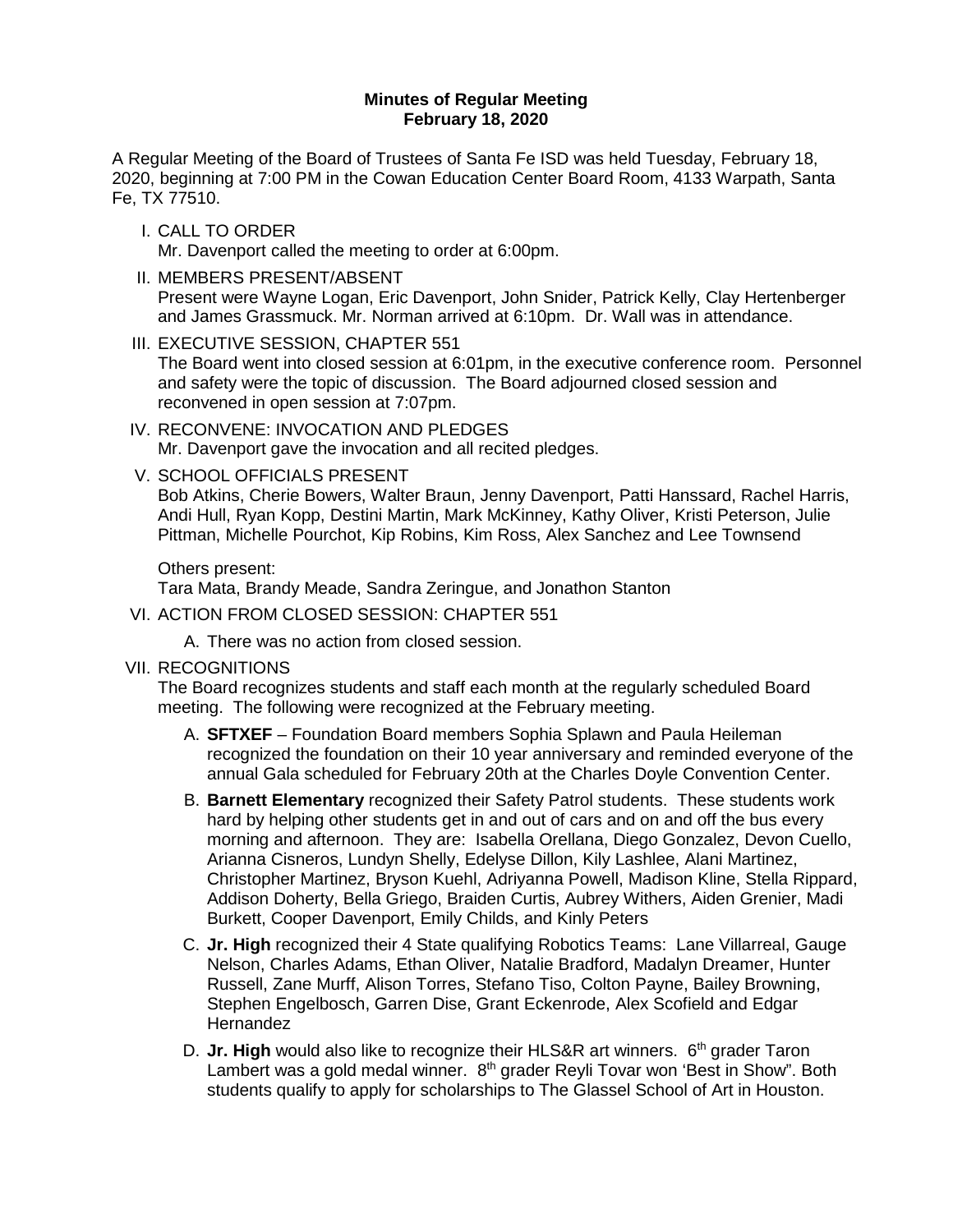- E. **H.S./Jr. High** recognized their cheerleaders. Santa Fe Cheer made history by winning 1st place at NCA Nationals in Dallas on February 2nd. Members of the Intermediate Open Competitive team are: Aubrey Jones, Madison Wills, Rylee Slaughter, Bailey Braundsdorf, Cadin McKinzie, Kamree Brown, Lauren Radicioni, Jenna Radicioni, Sydney Bland, Breckyn Plite, Emma Wallace, Kylie Davidson, Syvanna Kennedy and Trinity Rife. Game Day Competitive team are: Aubrey Jones, Ally Childs, Ashlee Black, Brayleigh Macaluso, Brooke Castle, Hailee Luxton, Hailey Yeates, Jaycie Rabon, Kaegen King, Kaidence Cox, Kalyn Robins, Katelyn Brock, Kendal Andrus, Laney Bland, MaKenna McGuire, Nicole Hubbell, Payton Bradley, Payton Cundiff, Shay Cundiff, Samantha Wright, Sydney Tanner, Syvanna Kennedy and Ashlyn Matthews. Their Cheer Coaches are Tamara Henderson and Lindsey Plite
- F. **H.S.** recognized Cassi Cruz for being named the 2020 5A Letterman To Leadership Scholarship winner.
- G. **H.S.** recognized band students who performed at UIL Solo and Ensemble Contest on February 8th. 19 students earned a performance spot at State Solo Contest. They are: Samantha Browning, Brooklynn Butler, Kayla Clements, Tristan Davila, Lauren Gardner, Nolan Griggs, Tyler Harrison, Baylee Henson, Caitlyn Jimenez, Kohl Lashlee, Mason Marek, Ayden Mays, Cameron McCollum, Shayla McKinney, Sierra Norstrom, Mya Perez, Haley Ritter, Kaitlyn Ryan and Jamison Thornton-Wright
- H. **Employees of the month** for February are: Sharon Mutina, Barnett; Stephanie Lyssy, Kubacak; Marissa Harrison, RJW; Julie Astin, SFJH; Gunnar Tietge, SFHS; Kelli Finch, Transportation; James Goolsby, Maintenance; Mayra Tovar, Custodial; Natasha Slawson, Nutrition Services; James Tonnies, Admin.

# VIII. PUBLIC COMMENT ON AGENDA ITEMS No one signed up to speak to the Board.

- IX. INFORMATION ITEMS
	- A. The Board reviewed monthly reports on personnel, child nutrition, tax collection, technology, transportation, bond, finance, police department, maintenance and campuses. Ms. Hanssard updated the Board on the 2<sup>nd</sup> nine weeks staff attendance results. H.S. had the highest with 95.29% with the District average at 94.28%. Mr. Atkins updated the Board on ongoing projects throughout the district.
	- B. Mr. Sanchez presented the Finance Department Goals for the year.
	- C. Chief Braun presented the annual Racial Profiling Report.

## X. CONSENT AGENDA

Mr. Snider made a motion to approve the following consent agenda items as presented. Mr. Kelly seconded and all voted in favor.

- A. Minutes of January 15, 2020 and January 21, 2020
- B. Accounts Payable \$1,848,041.57
- C. Budget Amendment #6
- D. Amended Santa Fe Coordinated Response Grant Resolution
- E. Galveston County Fair & Rodeo Special Days Resolution
- F. General Merchandise, Fast Food and Restaurant & Catering Services Vendors
- G. Principal Leadership Development Consultant
- XI. REGULAR AGENDA
	- A. Mr. Snider made a motion to approve Policy CKC(LOCAL) as presented. Mr. Kelly seconded and all voted in favor.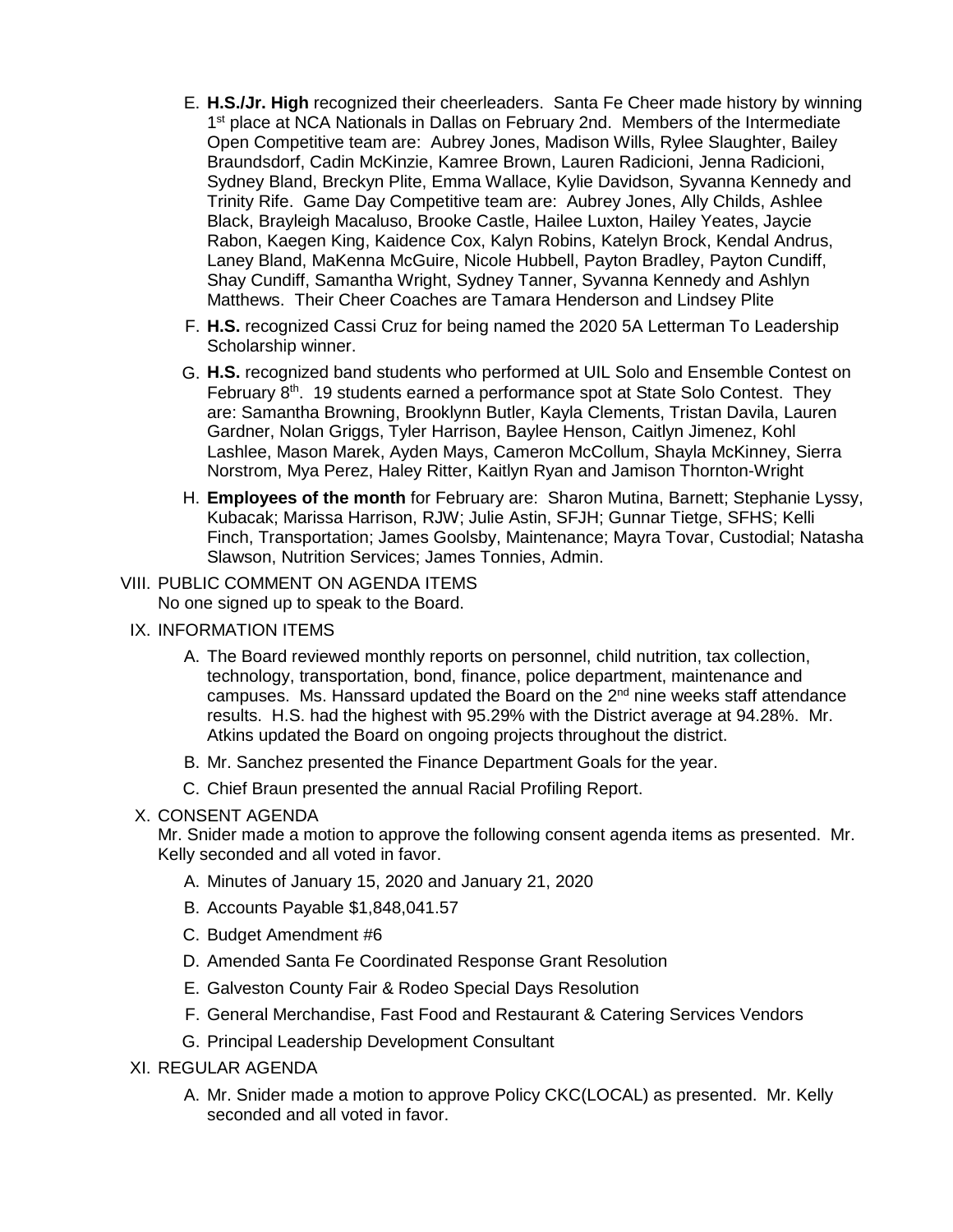- B. Mr. Grassmuck made a motion to approve Policy EIC(LOCAL) as presented. Mr. Hertenberger seconded and all voted in favor.
- C. Mr. Logan made a motion to proclaim the month of March as Music In Our Schools Month in Santa Fe ISD. Mr. Hertenberger seconded and all voted in favor.
- D. Mr. Snider made a motion to proclaim the month of March as National Social Workers Month in Santa Fe ISD. Mr. Logan seconded and all voted in favor.
- E. Mr. Kelly made a motion to proclaim the week of March 2-6, 2020, as Texas Public Schools Week in Santa Fe ISD. Mr. Snider seconded and all voted in favor.
- F. Mr. Snider made a motion to proclaim the week of March 2-6, 2020, as Educational Diagnostician's Week in Santa Fe ISD. Mr. Kelly seconded and all voted in favor.
- G. Mr. Logan made a motion to proclaim the week of March 2-6, 2020, as National School Breakfast Week in Santa Fe ISD. Mr. Snider seconded and all voted in favor.
- H. Mr. Davenport made a motion to approve the release of committed general funds in the amount of \$720,000 to cover the 2015 callable tax maintenance note in February 2020. Mr. Logan seconded and all voted in favor.
- I. Mr. Grassmuck made a motion to approve to commit \$2,085,853 in general fund, fund balance for the purpose to offset revenue short falls in the general operating fund until ADA and enrollment returns to levels prior to May 18, 2018. Mr. Hertenberger seconded and all voted in favor.
- J. Mr. Davenport made a motion to approve the Property & Casualty Insurance for 2020- 2021 at an amount not to exceed \$1,733.654. Mr. Snider seconded and all voted in favor.
- K. Mr. Davenport made a motion to approve the renewal of General Liability Insurance for the policy term from March 1, 2020 through February 28, 2021 with a cost not to exceed \$247,869, with a three year price guarantee. Mr. Snider seconded and all voted in favor.
- L. Mr. Davenport made a motion to approve the acceptance of the donation that is greater than \$5,000.00 received with the total donation greater than \$5,000.00 being \$36,220.00. Mr. Logan seconded and all voted in favor.
- M. This item was tabled by the Board at the January 21, 2020 Board meeting. Mr. Grassmuck made a motion to remove the item from the previous motion and hear it for consideration tonight. Mr. Davenport seconded and all voted in favor. Mr. Kelly made a motion to approve the Cre8 design development presentation as discussed and presented. Mr. Snider seconded and all voted in favor.

## XII. BOARD COMMUNICATION

Mr. Atkins

- Thanked Jerry and Holly with Cre8 for all their help with the H.S. addition and renovation project.
- Mrs. Townsend
	- Congratulated the students and staff that were recognized. Thanked the Technology Department for their help in creating how to videos to help staff with Business Department forms and processes. Looking forward to the Gala.
- Mr. Snider
- Congratulated the students that were recognized. Thanked everyone for all they do. Mr. Kelly
	- Thanked the campuses for all their hard work and thanked everyone for their presentations. Thanked Cre8 for their hard work.